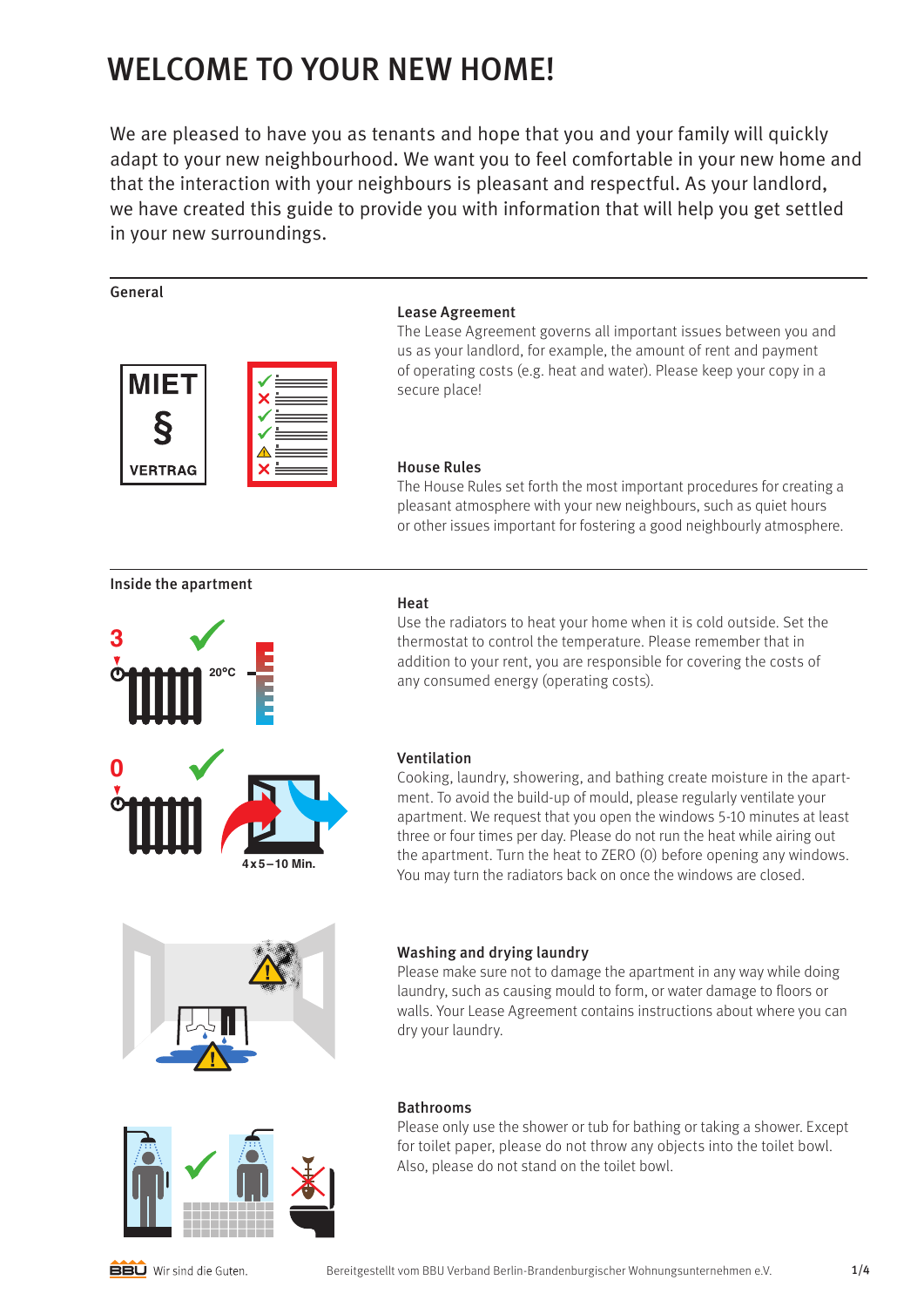

# Use of the apartment

You are not allowed to carry out any unauthorized repairs or construction in the apartment. This especially applies to all electrical wiring and water pipes. If you would like to make any changes, please contact us beforehand for written permission.

Open-air fires are prohibited in all areas: in the apartment, on the balcony, or in outdoor areas.

# Building security

The front door and basement door must always be locked to prevent any unauthorized persons from entering.

# Damage in the apartment or the building

In case of major damage (e.g. a broken water pipe), please notify us immediately so that we can organise a repair. During evening hours or on the weekend, please call the emergency numbers posted in your building.

# Housekeeping

We ask you to help maintain a level of general cleanliness. Please note that the stairwell is not part of your apartment and may not be used to store items. It is important to keep all escape routes entirely clear. Therefore, please do not place any objects in the stairwells, including furniture, child strollers, or shoes.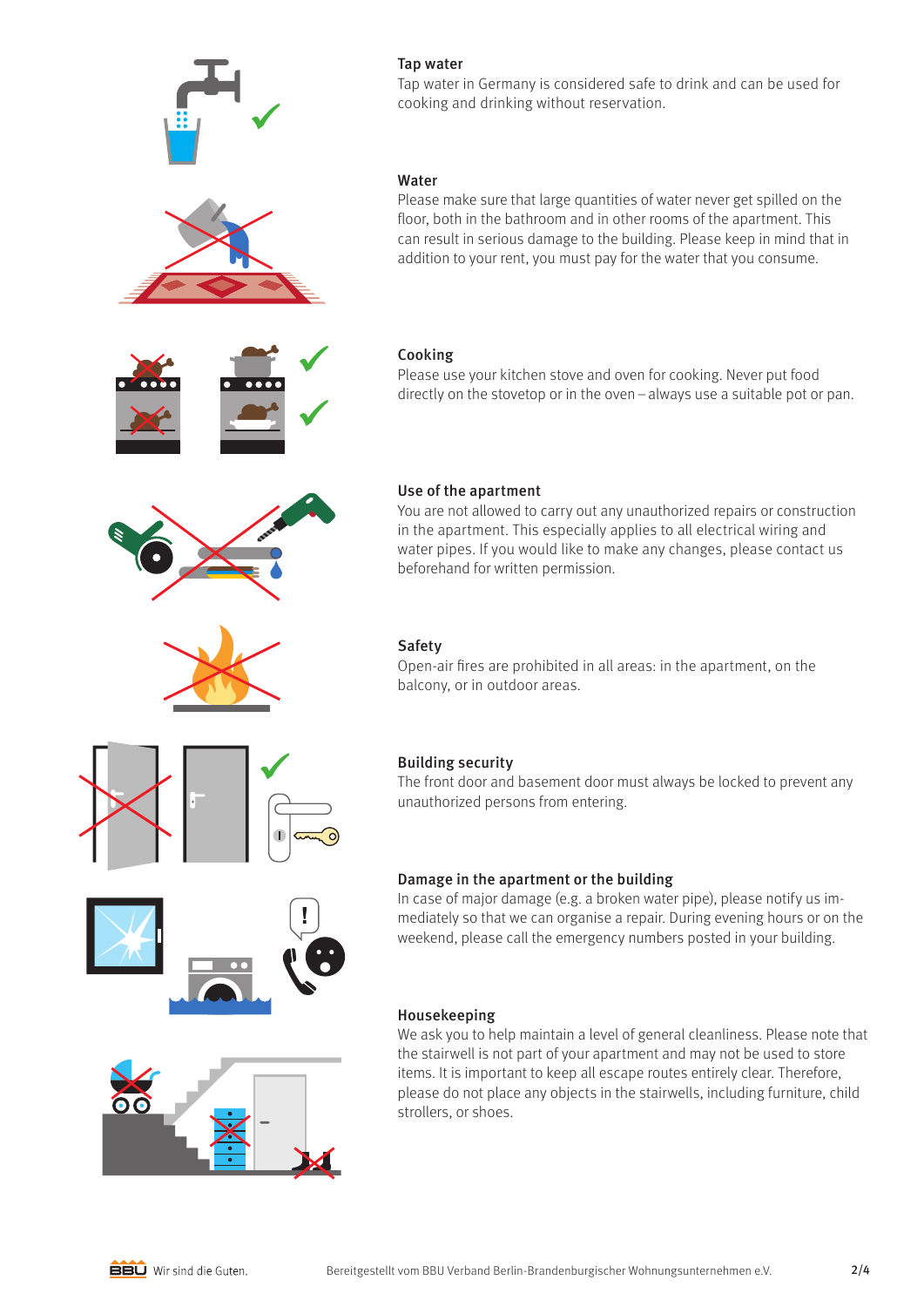

# Where to dispose of waste?

It is prohibited to throw out waste in areas outside of your apartment, from your balcony, or into the toilets or sinks. In Germany, waste materials are sorted for environmental reasons. To ensure proper sorting, please use the separate waste disposal containers on the premises. There are specially marked bins for plastics (e.g. packaging, cans, bags, plastic wrap, beverage cartons), **kitchen scraps** (e.g. food, used tea leaves and coffee grounds, egg shells, spoiled fruits and vegetables, old cut flowers), paper (e.g. boxes, newspapers), and residual waste (everything that does not belong in the other bins). If there is no additional container for glass, you can deposit your glass bottles and jars in the collection bin outside your residence. Please contact us if you would like to discard furniture or other large items.

# Conduct toward others



# Dealing with neighbours

In general, neighbours should be considerate of one another. If problems occur, first try to discuss the issue in a friendly manner with your neighbour. If the problem persists, please contact us. We will make an effort to find an amicable solution.

# Visits

You are allowed to have as many visitors in your home as you choose. However, please be considerate of your neighbours. Neighbours are less likely to feel disturbed by loud parties if you inform them in advance. You must notify us before letting someone move into your apartment permanently.

#### **10:00 p.m. to 6:00 a.m.**



## Quiet hours

Please do not make any noise in your apartment. Music systems, radios, and televisions should not be overly loud. This especially applies to lunchtime (1:00 p.m. to 3:00 p.m.), nighttime (10:00 p.m. to 6:00 a.m.) and all day Sundays and public holidays.



#### Pets

You need to consult with us before keeping a pet. Please be aware that neighbours will feel annoyed by dog barking or finding animal faeces on the grounds. Please keep dogs on a leash when outside the apartment.



## Barbecue

If you want to grill on the balcony, please consult with your neighbours beforehand to avoid any unexpected nuisance from smoke or odours. You are only allowed to use a grill in outdoor areas around your building in places designated for such purposes.